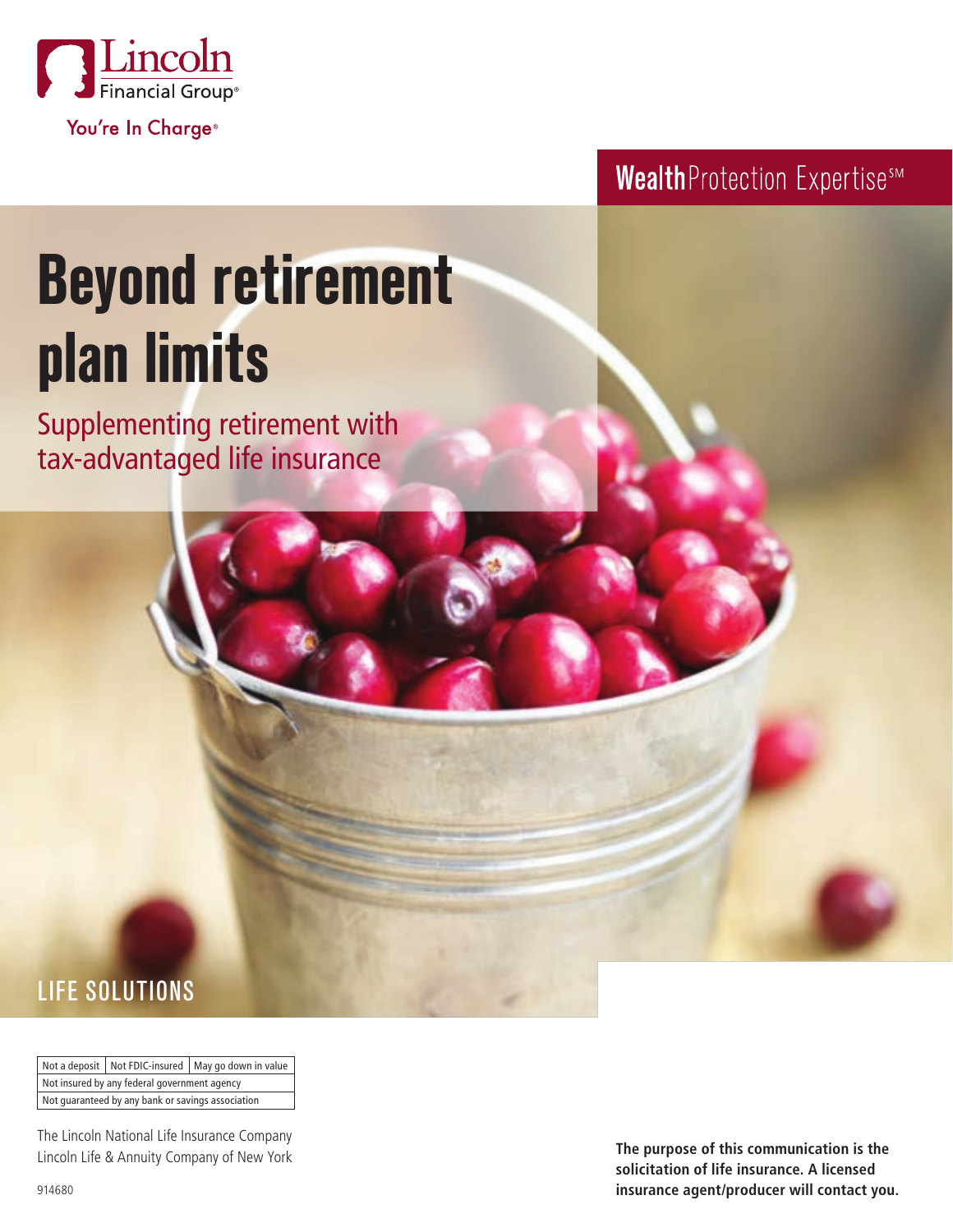# **Using tax-advantaged life insurance to supplement retirement income**

Life insurance, as you may know, provides valuable death benefit protection. If you're looking at taxable investments, such as stocks, bonds and mutual funds to help secure your retirement years, it may also be time to talk to your advisor about the tax advantages and growth potential of cash value life insurance.

A properly designed life insurance policy can provide:

- Death benefit protection
- No contribution and income limits- unlike 401(k)s, traditional IRAs, or Roth IRAs<sup>1</sup>
- Tax-advantaged cash value growth potential
- Supplemental retirement income through tax-advantaged loans and/or withdrawals<sup>2</sup>
- Cash flow that will not increase your overall tax expense or cost of government programs like Social Security and Medicare<sup>3</sup>

#### See how life insurance can fill the gaps in your retirement portfolio

| <b>Features</b>                                                                      | Life<br>insurance | <b>Taxable</b><br><i>investments</i> | $\div$ 401(k)/Traditional $\div$<br><b>IRA</b> | Roth IRA | <b>Municipal</b><br>bonds |
|--------------------------------------------------------------------------------------|-------------------|--------------------------------------|------------------------------------------------|----------|---------------------------|
| Tax-deferred growth                                                                  |                   |                                      |                                                |          |                           |
| Tax-advantaged distributions                                                         |                   |                                      |                                                |          |                           |
| No contribution limits                                                               |                   |                                      |                                                |          |                           |
| No additional tax for early withdrawals                                              |                   |                                      |                                                |          |                           |
| Will not increase tax expenses,<br>Social Security taxation, or<br>Medicare premiums |                   |                                      |                                                |          |                           |
| Income tax-free death benefit*                                                       |                   |                                      |                                                |          |                           |

\*Life insurance death benefit proceeds are typically excluded from income taxes. There may be exceptions, such as when a life insurance policy is transferred for valuable consideration.

Fees, expenses and associated costs should be considered.

<sup>1</sup> Face amount purchased subject to underwriting quidelines.

<sup>&</sup>lt;sup>2</sup>Withdrawals and surrenders are tax-free up to your cost basis, provided your policy is not a modified endowment contract (MEC). Partial surrender charges may apply to withdrawals. Note that loans and withdrawals will reduce the policy's account value and death benefit, may affect guarantees, may cause the policy to lapse, and may have tax consequences. Activating the Overloan Protection Rider/Endorsement that is included with your policy will prevent your policy from lapsing and help avoid potential tax implications. Please contact your advisor for more information.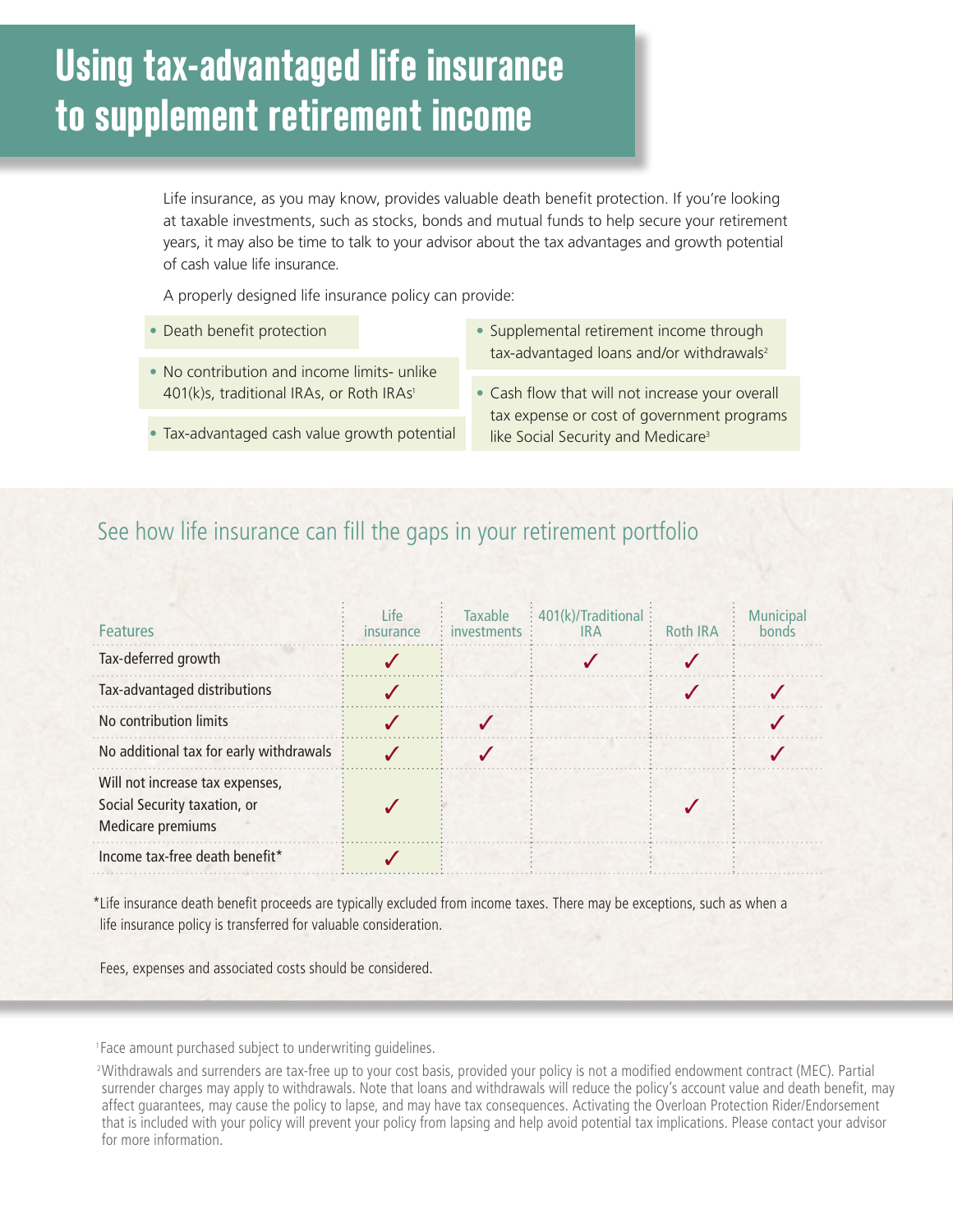

#### How life insurance as a supplemental retirement strategy works

Life insurance, when properly structured, can provide you with income tax-free retirement distributions. You can access money from your policy in the form of loans and withdrawals.\* Withdrawals have the capability of being treated as a return of premium first, with policy gains being withdrawn in the form of tax-free loans. In addition, the death benefit is paid income tax-free to your designated beneficiary.<sup>3</sup>

#### Supplement your retirement income

How it works



3 This assumes that a life insurance policy is not classified as a modified endowment contract (MEC). This also assumes that the policy adheres to the income tax requirements of life insurance as defined by the Internal Revenue Code. Estate, gift, or generation-skipping transfer taxes have not been taken into account. Please consult a tax advisor regarding what may be applicable to your individual situation. A MEC policy is one in which the life insurance limits exceed certain high levels of premium, or your cumulative premium payments exceed certain amounts specified under the Internal Revenue Code. For policies that are MECs, distributions during the life of the insured, including loans, are first treated as taxable to the extent of income in the contract; and an additional 10% federal income tax may apply.